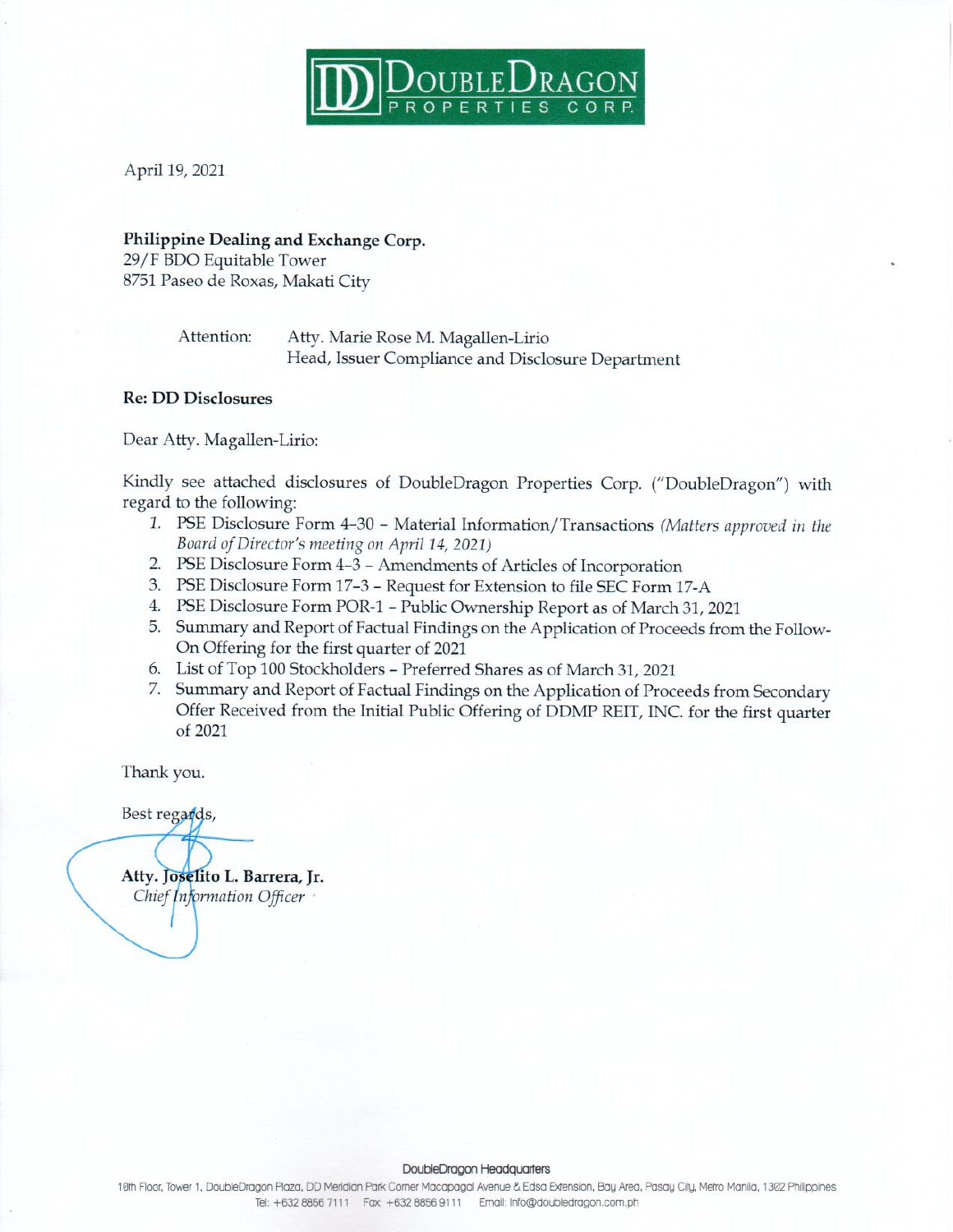*The PSE makes no representation on the accuracy, validity, correctness and completeness of the information stated in the respective PORs of listed companies. The PSE shall use the information contained in the POR submitted by the company in computing a company's weight in the index and this may be updated or adjusted consistent with the policy of the Exchange in managing the PSEi and sector indices.*



MAKING GREAT THINGS HAPPEN FOR YOU.

# **DoubleDragon Properties Corp. DD**

**PSE Disclosure Form POR-1 - Public Ownership Report** *Reference: Amended Rule on Minimum Public Ownership*

## **Report Type**

- **Monthly**
- **Quarterly**
- **Others**

#### **Report Date** Mar 31, 2021

#### **Computation of Public Ownership**

| Number of Issued and<br>Outstanding<br><b>Common Shares</b>    | 2,373,100,600 |
|----------------------------------------------------------------|---------------|
| Less: Number of<br>Treasury<br><b>Common Shares, if</b><br>any | 5,572,000     |
| Number of<br>Outstanding<br><b>Common Shares</b>               | 2,367,528,600 |

#### **Less :**

#### **A. Directors**

| <b>Name</b>            | <b>Direct</b> | <b>Indirect</b> | <b>Total direct &amp; indirect shares</b> | % to Total Outstanding Shares |
|------------------------|---------------|-----------------|-------------------------------------------|-------------------------------|
| Edgar J. Sia II        | 1,351,190     |                 | 1,351,190                                 | 0.06                          |
| Tony Tan Caktiong      | 1,000         |                 | 1.000                                     |                               |
| Ferdinand J. Sia       | 615,200       |                 | 615,200                                   | 0.03                          |
| Rizza Marie Joy J. Sia | 1,000         |                 | 1,000                                     |                               |
|                        |               |                 |                                           |                               |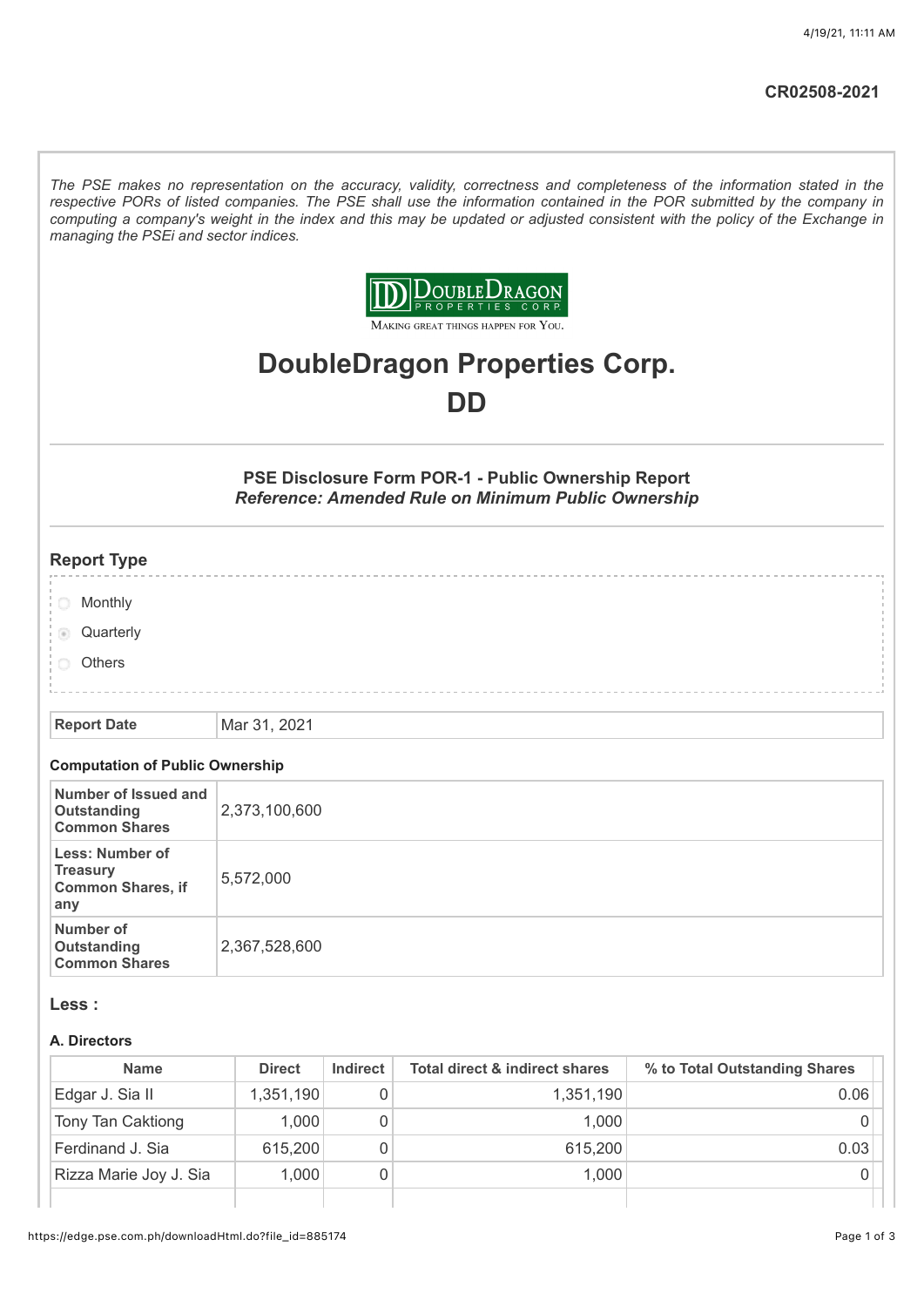| <b>William Tan Untiong</b> | 3,501,000 | 3,501,000 | 0.15 |
|----------------------------|-----------|-----------|------|
| Joseph Tanbuntiong         | 4,001,000 | 4,001,000 | 0.17 |
| Gary P. Cheng              | 250,001   | 250,001   | 0.01 |
| Vicente S. Perez, Jr.      | 250,001   | 250,001   | 0.01 |
|                            | 9,970,392 | 9,970,392 | 0.43 |

#### **B. Officers**

| <b>Name</b>   | Direct | Indirect | Total direct & indirect shares | % to Total Outstanding Shares |
|---------------|--------|----------|--------------------------------|-------------------------------|
| same as above |        |          |                                |                               |
|               |        |          |                                |                               |

### **C. Principal/Substantial Stockholders**

| <b>Name</b>              | <b>Direct</b> | <b>Indirect</b> | Total direct & indirect shares | % to Total Outstanding Shares |
|--------------------------|---------------|-----------------|--------------------------------|-------------------------------|
| Honeystar Holdings Corp. | 824,996,999   |                 | 824,996,999                    | 34.85                         |
| Injap Investments Inc.   | 824,996,999   |                 | 824,996,999                    | 34.85                         |
|                          | 1,649,993,998 |                 | 1,649,993,998                  | 69.7                          |

# **D. Affiliates**

| <b>Name</b> | <b>Direct</b> | <b>Indirect</b> | Total direct & indirect shares | % to Total Outstanding Shares |
|-------------|---------------|-----------------|--------------------------------|-------------------------------|
| N/A         |               |                 |                                |                               |
|             |               |                 |                                |                               |

## **E. Government**

| <b>Name</b> | <b>Direct</b> | Indirect | Total direct & indirect shares | % to Total Outstanding Shares |
|-------------|---------------|----------|--------------------------------|-------------------------------|
| N/A         |               |          |                                |                               |
|             |               |          |                                |                               |

# **F. Banks**

| <b>Name</b> | <b>Direct</b> | <b>Indirect</b> | Total direct & indirect shares | % to Total Outstanding Shares |
|-------------|---------------|-----------------|--------------------------------|-------------------------------|
| N/A         |               |                 |                                |                               |
|             |               |                 |                                |                               |

# **G. Employees**

| <b>Name</b> | Direct | Indirect | Total direct & indirect shares | % to Total Outstanding Shares |  |
|-------------|--------|----------|--------------------------------|-------------------------------|--|
| N/A         |        |          |                                |                               |  |
|             |        |          |                                |                               |  |

#### **H. Lock-Up Shares**

| <b>Name</b> | <b>Direct</b> | <b>Indirect</b> | Total direct & indirect shares | % to Total Outstanding Shares |
|-------------|---------------|-----------------|--------------------------------|-------------------------------|
| N/A         |               |                 |                                |                               |
|             |               |                 |                                |                               |

## **I. Others**

| <b>Name</b> | <b>Direct</b> | <b>Indirect</b> | <b>Total direct &amp; indirect shares</b> | % to Total Outstanding Shares |
|-------------|---------------|-----------------|-------------------------------------------|-------------------------------|
| N/A         |               |                 |                                           |                               |
|             |               |                 |                                           |                               |